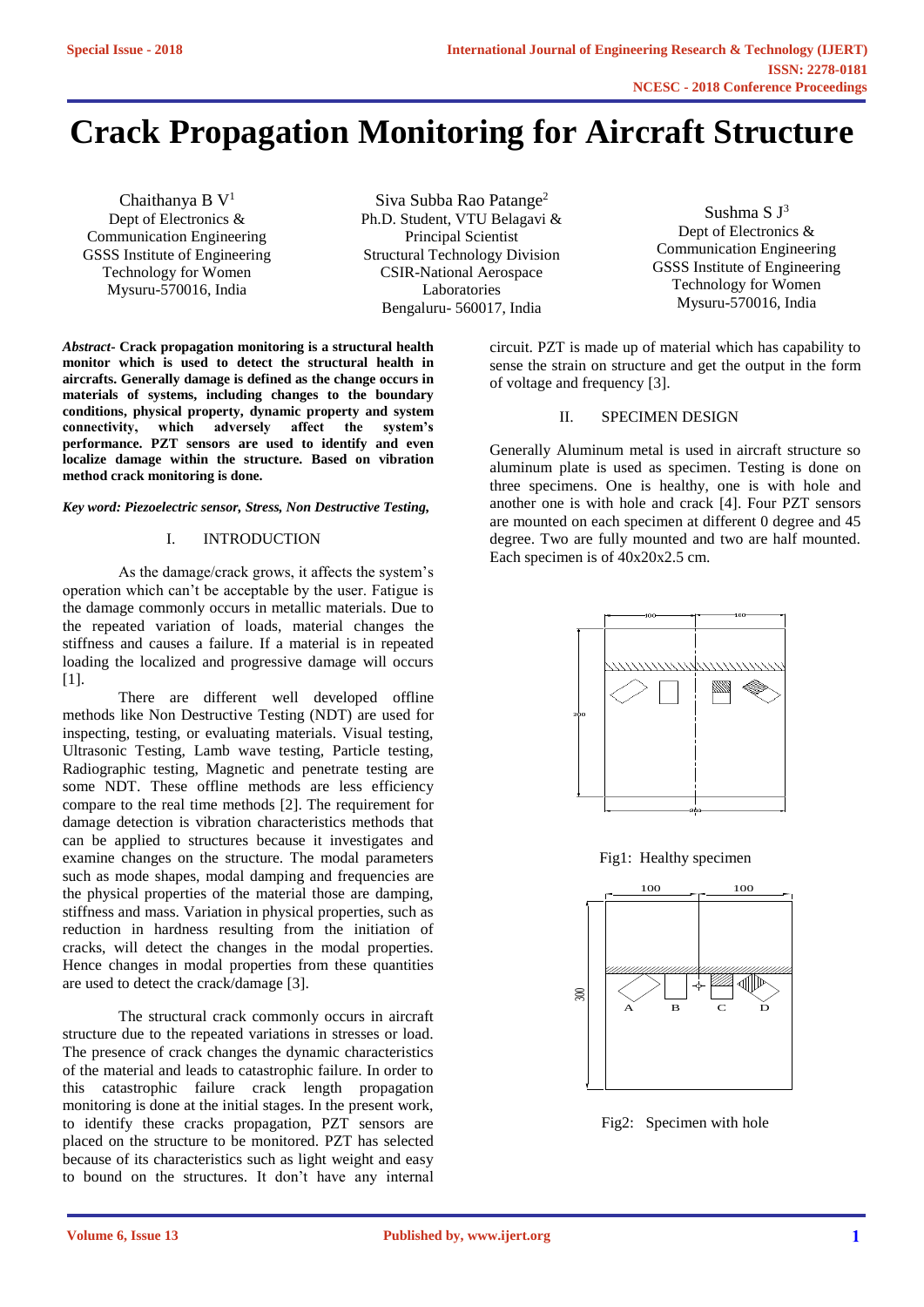

Fig3: Specimen with crack

# III. METHODOLOGY



Fig 4: Block diagram of the experiment

Signal generator will generate the sine wave and given as input to vibration generator or driver amplifier. Then output of vibration generator is sent to force transducer [5]. Force transducer send signal to apply force through electric dynamic shaker on specimen used. Force transducer signal is sent to conditioner amplifier to amplify the signal and reduce noise and sent to oscilloscope so that force produced and acceleration can be found [6]. PZT sensor senses the vibration and sent to oscilloscope, which display wave form voltage and frequency can be seen.



Fig 5: Connection set up of experiment

## IV. RESULT AND DISCUSSION

*A. Healthy Specimen*



Fig6: output voltage for healthy specimen for 5N

Table 1: Sensors output at different modes

|              | S1(V) | S2(V) | S3(V)  | S4(V)   |
|--------------|-------|-------|--------|---------|
| MODE1(32Hz)  | 1.08  | 1.82  | 0.8    | 0.5     |
| MODE2(188Hz) | 1.2   | 1.5   | 0.5    | 0.1     |
| MODE3(324Hz) | 0.465 | 0.698 | 0.33   | 0.235   |
| MODE4(445Hz) | 0.35  | 0.61  | 0.1041 | 0.00234 |



Fig 7: Output voltage for healthy specimen for 10N

Table 2: Sensors output at different modes

|               | S <sub>1</sub> | S <sub>2</sub> | S3     | S4     |
|---------------|----------------|----------------|--------|--------|
| MODE1 (32Hz)  | 0.9            | 1.4            | 0.6    | 0.37   |
| MODE2 (188Hz) | 0.7            | 1.2            | 0.4    | 0.1    |
| MODE3(234Hz)  | 0.496          | 0.525          | 0.217  | 0.141  |
| MODE4(445Hz)  | 0.393          | 0.603          | 0.2176 | 0.1411 |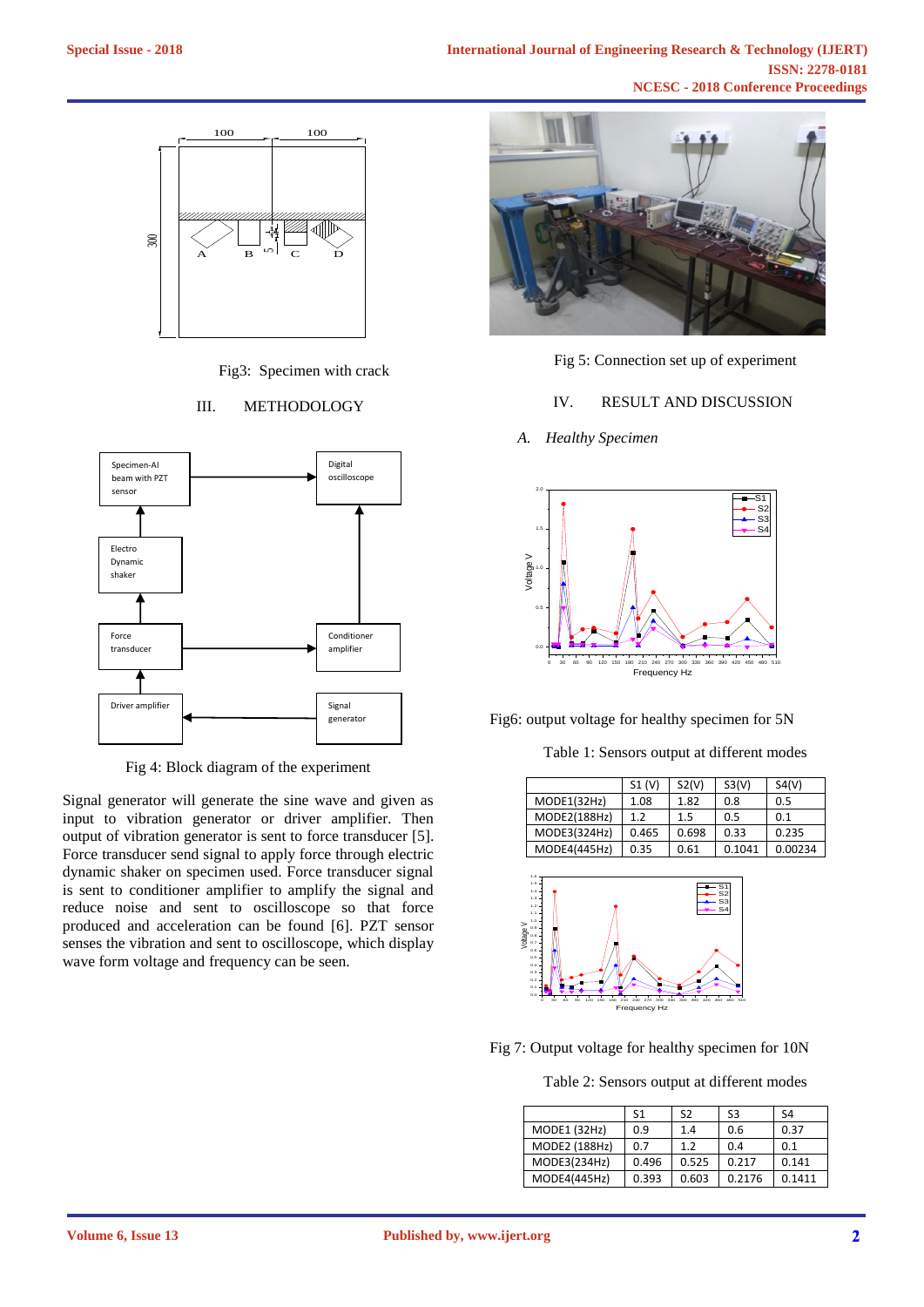B. Specimen with hole.



Fig 8: output voltage for specimen with hole for 5N

Table 3: Sensors output at different modes

|              | S1    | S2   | S3    | S4     |
|--------------|-------|------|-------|--------|
| MODE1(31Hz)  | 2.1   | 2.62 | 1.89  | 1.17   |
| MODE2(171Hz) | 1.4   | 1.8  | 0.695 | 0.315  |
| MODE3(242Hz) | 0.7   |      | 0.495 | 0.215  |
| MODE4(420Hz) | 0.956 | 12   | 0.552 | 0.3545 |



Fig 9: Output voltage for specimen with hole for 10N

Table 4: Sensors output at different modes

|              | S1    | S2   | S3   | S4    |
|--------------|-------|------|------|-------|
| MODE1 (31Hz) | 4.4   |      | 2.5  | 1.5   |
| MODE2(171Hz) |       |      |      | 0.5   |
| MODE3(242Hz) | 1.3   | 2.13 | 0.68 | 0.386 |
| MODE4(420Hz) | 0.753 |      | 0.6  | 0.445 |

C. Specimen with crack.



Fig 10: Output voltage for specimen with hole for 5N

| Table 5: Sensors output at different modes |  |  |  |
|--------------------------------------------|--|--|--|
|--------------------------------------------|--|--|--|

|                   | S1 | S2  | S <sub>3</sub> | S4  |
|-------------------|----|-----|----------------|-----|
| MODE1(31.5Hz)     |    | 9.9 | 1.56           |     |
| MODE2(184.8Hz)    |    |     |                |     |
| MODE3(242Hz)      |    |     |                | 0.5 |
| <b>MODE4(420)</b> |    | 1.9 | 0.5            |     |





Table 6: Sensors output at different modes

|                | S <sub>1</sub> | S <sub>2</sub> | S3   | S4                          |
|----------------|----------------|----------------|------|-----------------------------|
| MODE1(31.5Hz)  | 11.35          | 13.35          | 4.85 | $\mathcal{D}_{\mathcal{L}}$ |
| MODE2(184.5Hz) | 5.12           | 7.123          | 3    | 2.43                        |
| MODE3(242Hz)   | 2.1            | 3.5            | 12   | 0.5                         |
| MODE4(420Hz)   | 1.5            | 2.01           | 0.9  | 0.5                         |

To analyze the practical experimental results the graphs are drawn. Sensor output voltage for different frequencies are shown in below plots for given 5N and 10N in figure6, 8, 10 and figure7,9,11 respectively for different specimens [8] [9]. These plots shows the different voltages obtained from each sensor since four sensors are attached in different angle  $(0^0$  and  $45^0)$  and also two sensors are fully bounded and other two are half mounted. In the plots sensor 1 is represented by black line, sensor 2 is represented by red line, sensor3 is represented by blue line and sensor4 is represented by pink line. By comparing voltage value of sensors at modes of frequencies with respect to healthy specimen crack monitoring is done [10].

## V. CONCLUSION

In this paper we discussed about monitoring crack propagation on different specimen. As crack propagation increases output voltage of sensor increases. Hence, the crack/damage propagation which is found on the aluminum structure by comparing the healthy structure output voltage and frequency with cracked/damaged structure output voltage and frequency.

## ACKNOWLEDGEMENT

The authors would like to thank the Director, Mr. Jitendra J Jadhav CSIR-National Aerospace Laboratories